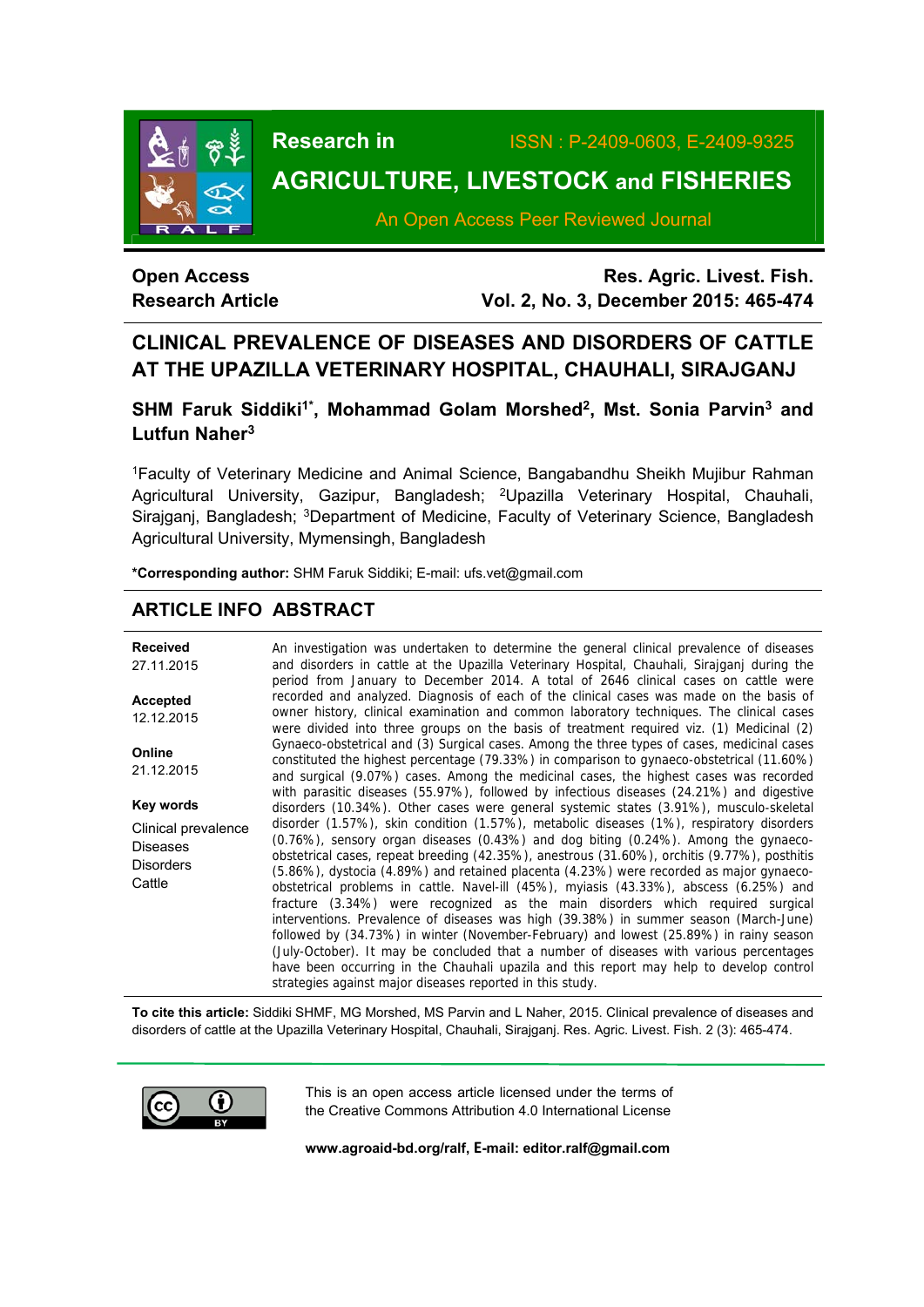### **INTRODUCTION**

 Livestock constitute an important part of the wealth of a country. It provides manure, meat and milk to the vast majority of the people. Cattle are a big portion of the livestock. There are about 23.4 million cattle in Bangladesh (Anon., 2014). About 20% of the population of Bangladesh earns their livelihood through work associated with raising cattle. Most of them are reared under smallholder traditional management system in rural areas. The management practices of animals and geo-climatic condition of Bangladesh are favorable for the occurrence of various diseases. Retrospective evaluation of clinical case records help to understand the predominant clinical problems and also their demographic and seasonal distribution in a particular area. Chauhali upazila of Siarajganj district in Bangladesh is surrounded by The Jamuna River and it is a natural calamity affected area which encourages many diseases in livestock. Although some reports on clinical case records from Bangladesh Agricultural University Veterinary Clinic (Rahman et al., 1972; Hossain et al., 1986; Das and Hashim, 1996; Samad, 2001; Samad et al., 2002), Haluaghat Upazila Veterinary Hospital, Mymensingh (Sarker et al., 1999) and Dairy Cooperatives in Pabna district (Pharo, 1987), Baghabari Milking zone of Bangladesh (Sarker et al., 2013), Ulipur Upazila Veterinary Hospital, Kurigram (Kabir et al., 2010), Khagrachari Sadar Veterinary Hospital, Khagrachari (Ali et al., 2011), Upazilla Veterinary Hospital, Mohammadpur, Magura (Karim et al., 2014), Chandanaish Upazila of Chittagong district, Bangladesh (Pallab et al., 2012) and Patuakhali Science and Technology University Veterinary Clinic (Rahman et al., 2012) are available but similar report on cattle are very limited in Chauhali upazila of Sirajganj district of Bangladesh. The objective was to determine the clinical prevalence of diseases and disorders in cattle at the Upazila Veterinary Hospital, Chauhali, Sirajganj.

### **MATERIALS AND METHODS**

 This clinical study was undertaken at the Upazila Veterinary Hospital (Officially named as upazilla livestock office), Chauhali, Sirajganj to determine the clinical prevalence of diseases and disorders in cattle during the one year study period from January to December, 2014.

#### **General examination**

 Physical condition, behavior, posture, gait, superficial skin wound, prolapse of the uterus and vagina, salivation, nasal discharge, distension of the abdomen, locomotive disturbance etc were observed by visual examination of the patient.

### **Physical examination**

 Examination of different parts and system of the body of each of the sick animals were examined by using procedure of palpation, percussion, auscultation, needle puncture and walking of the animals.

#### **Clinical examination**

 The temperature, pulse, and respiratory rate from each of these sick animals were recorded. Clinical examinations of all 2646 clinically sick cattle of different ages were conducted on the basis of diseases history, owner complaint, symptoms, to diagnose the following diseases and disorders. History of each case (present and past) was carefully taken which gave a guideline for examination of the animals. According the merit of the individual case, general clinical examination were conducted on the basis of disease history and owners complaint, symptoms and techniques such as microscopic examination, common laboratory techniques used by Rosenberger (1979) and Samad et al*.* (1988). These recorded clinical cases were primarily categorized into three major groups on the basis of treatment required. These groups were: (1) Medicinal cases (2) Gynaeco-obstetrical cases and (3) Surgical cases. The medicinal cases were categorized into major diagnostic groups that were considered sufficiently distinct so as to make clinical diagnosis accurate, such as (i) parasitic diseases (ii) infectious diseases (iii) digestive disorders (iv) general systemic states (v) musculoskeletal disorders (vi) skin conditions (vii) metabolic and nutritional deficiency diseases (viii) respiratory disorders (ix) the sensory organ diseases and (x) other diseases. The study period was divided into three seasons on the basis of local climatic conditions viz. Summer (March to June), Rainy (July to October) and Winter (November to February). Data were organized in the Microsoft® Excel spreadsheet and percentages of disease conditions prevalent in different seasons were calculated.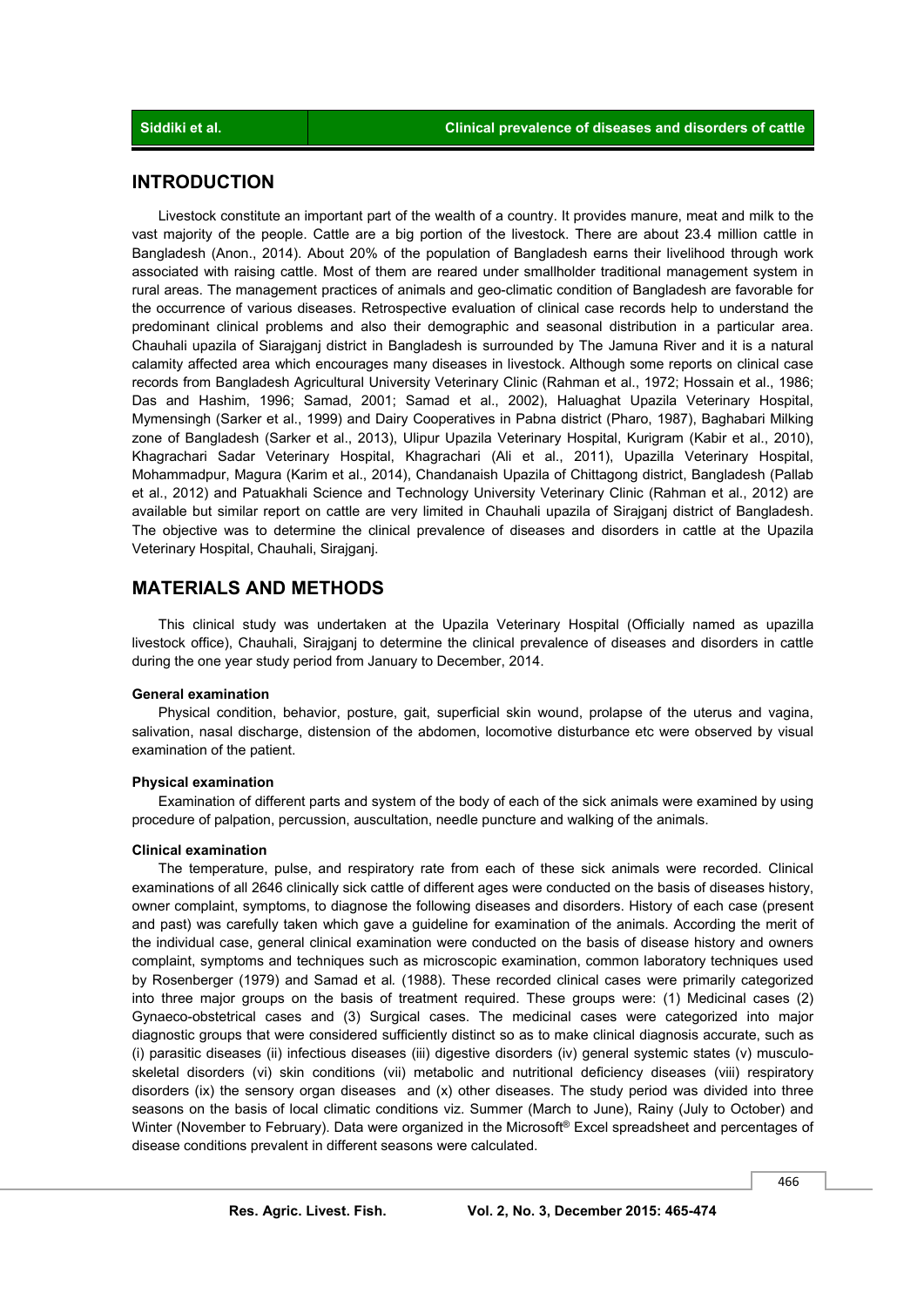### **RESULTS AND DISCUSSION**

 Of the 2646 recorded clinical cases of sick cattle, medicinal, gynaeco-obstetrical and surgical cases were 79.33%, 11.60% and 9.07% respectively (Table 1). This observation supports the earlier report of Rahman et al. (2012) and Karim et al. (2014). Rahman et al. (2012) recorded 84.1%, 4.7% and 11.20% and Karim et al. (2014) recorded 86.5%, 6.1% and 7.3% medicinal, gynaeco-obstetrical and surgical cases respectively. However, Samad (2001) recorded 90.76% medicinal, 5.46% gynaeco-obstetrical and 3.78% surgical cases in cattle. In addition to that, the highest number of cases were recorded in summer (39.38%), followed by winter (34.73%) and rainy (25.89%) seasons (Table 2, Figure 2), which is supported by Rahman et al. (2012) who reported the highest prevalence in summer followed by rainy and winter seasons.

#### **Medicinal cases**

 Of the 2099 medicinal cases in cattle, the highest cases was recorded with parasitic diseases (55.97%), followed by infectious diseases (24.21%) and digestive disorders (10.34%). The least recorded cases were dog biting (Table 1). The findings support Rahman et al. (2012) who reported the highest 50.4% parasitic diseases, 14.2% digestive disorders, 14.8% systemic states and 5.5% respiratory disorders with some variations. However, infectious diseases are higher and systemic states are lower in this study because it is well known that the occurrence of disease varies with different geographical locations.

#### **Parasitic diseases**

 The highest prevalence among different parasitic diseases was Gastro-intestinal worm infestation followed by Fascioliasis, Lice infestation and Coccidiosis (Table 1). The findings are supported by Rahman et al. (2012), Sarker et al. (2013), Kabir et al. (2010) and Ali et al. (2011) with a slight variation. The highest number of parasitic diseases may be due to grazing in the lowland area, irregular deworming, using inadequate dose of anthelmintics, favorable environment for the parasites etc. Again, the highest number of parasitic diseases in cattle was during winter followed by summer and rainy seasons (Table 2, Figure 1). However, Rahman et al. (2012) reported almost similar percentages of parasitic diseases during the three seasons in cattle.

#### **Infectious diseases**

 The major infectious diseases in cattle were foot and mouth disease (FMD), ephimeral fever and dermatophilosis (Table 1). The findings are supported by Sarker et al. (2013), Kabir et al. (2010), Rahman et al. (2012) and Karim et al. (2014) with a slight variation. The highest frequency of FMD and other infectious diseases in the area is due to the fact that the area is situated beside a big river and is a flood affected area, introduction of diseased cattle from India etc. Again, the highest number of infectious diseases was recorded during summer season (Table 2, Figure 1) which is supported by Rahman et al. (2012).

#### **Digestive disorders**

 Diarrhea (7.91%) and dysentery (2.43%) were found to be the major digestive disorders in cattle (Table 1). Rahman et al. (2012) and Sarker et al. (2013) also found the same result. However, Pallab et al. (2012) reported the highest 47.05% digestive disorders. Although the diarrheal and dysenteric cases were recorded in cattle in all the seasons of the year but highest percentage was recorded during summer followed by rainy and winter (Table 2, Figure 1). However, Rahman et al. (2012) recorded digestive disorders same during all seasons.

#### **General systemic states**

 It was revealed that 2.48% and 1.43% cattle were affected with anorexia and acidosis (Tables 1). However, Sarker et al. (2013) reported 17.55% cattle with anorexia. In this study, most of the anorexic cases were counted under the specific diseases. The cases were recorded highest in rainy followed by summer and winter seasons (Table 2, Figure 1). However, Rahman et al. (2012) recorded the cases highest in winter followed by rainy and summer seasons.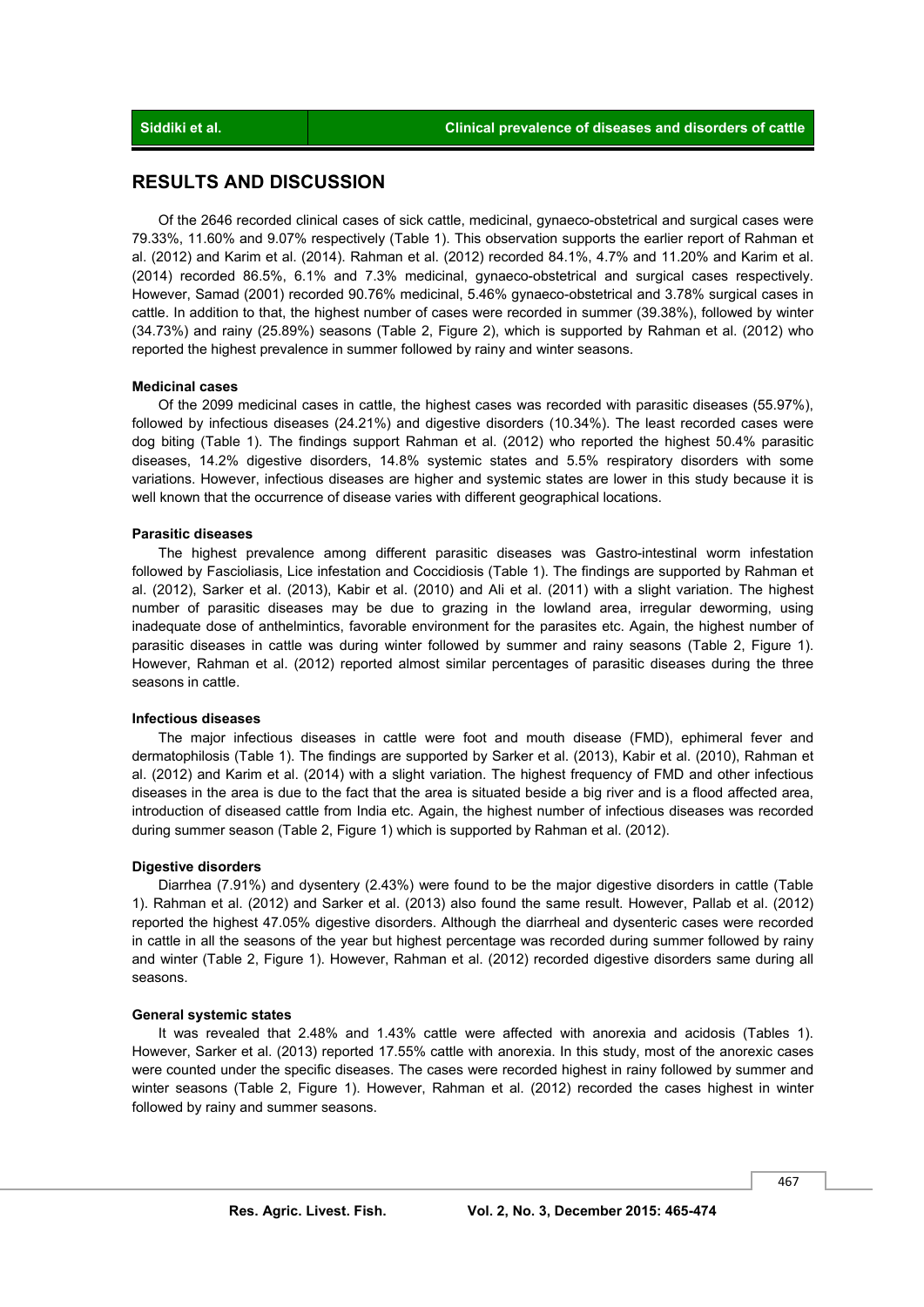## **Siddiki et al. Clinical prevalence of diseases and disorders of cattle**

| S/N            | <b>Diseases</b>                      | Cattle (n=2646)        |                |
|----------------|--------------------------------------|------------------------|----------------|
|                |                                      | No. of affected cattle | Percentage (%) |
|                | <b>Parasitic diseases</b>            | 1175                   | 55.97          |
| 1              | Gastro-intestinal Worm infestation   | 900                    | 42.88          |
| $\overline{2}$ | Fascioliasis                         | 149                    | 7.10           |
| 3              | Lice infestation                     | 70                     | 3.33           |
| 4              | Coccidiosis                          | 28                     | 1.33           |
| 5              | <b>Babesiosis</b>                    | 16                     | 0.76           |
| 6              | Hump sore                            | 12                     | 0.57           |
|                | <b>Infectious diseases</b>           | 508                    | 24.21          |
| 7              | <b>FMD</b>                           | 204                    | 9.72           |
| 8              | <b>Ephemeral Fever</b>               | 111                    | 5.29           |
| 9              | Dermatophilosis                      | 108                    | 5.15           |
| 10             |                                      | 33                     |                |
|                | <b>Mastitis</b>                      |                        | 1.57           |
| 11             | Papillomatosis                       | 26                     | 1.24           |
| 12             | <b>Black quarter</b>                 | 17                     | 0.81           |
| 13             | Tetanus                              | 4                      | 0.19           |
| 14             | Foot rot                             | 3                      | 0.14           |
| 15             | Actinobacillosis                     | $\overline{2}$         | 0.10           |
|                | <b>Digestive disorders</b>           | 217                    | 10.34          |
| 16             | Diarrhoea                            | 166                    | 7.91           |
| 17             | Dysentery                            | 51                     | 2.43           |
|                | <b>General Systemic states</b>       | 82                     | 3.91           |
| 18             | Anorexia                             | 52                     | 2.48           |
| 19             | Acidosis                             | 30                     | 1.43           |
|                | Musculo-Skeletal disorder            | 33                     | 1.57           |
| 20             | Arthritis                            | 33                     | 1.57           |
|                | <b>Skin condition</b>                | 33                     | 1.57           |
| 21             | Urticaria                            | 33                     | 1.57           |
|                |                                      | 21                     | 1.00           |
|                | <b>Metabolic diseases</b>            |                        |                |
| 22             | Agalactia                            | 12                     | 0.57           |
| 23             | Milk fever                           | 9                      | 0.43           |
|                | <b>Respiratory disorder</b>          | 16                     | 0.76           |
| 24             | Pneumonia                            | 16                     | 0.76           |
|                | Sensory organ diseases               | 9                      | 0.43           |
| 25             | Corneal opacity                      | 1                      | 0.05           |
| 26             | Otitis                               | 8                      | 0.38           |
|                | <b>Other condition</b>               | 5                      | 0.24           |
| 27             | Dog bite                             | 5                      | 0.24           |
|                | Sub-total (Medicinal cases)          | 2099                   | 79.33          |
| 1              | Repeat breeding                      | 130                    | 42.35          |
| 2              | Anestrous                            | 97                     | 31.60          |
| 3              | Orchitis                             | $30\,$                 | 9.77           |
| 4              | Posthitis                            | 18                     | 5.86           |
| 5              | Dystocia                             | 15                     | 4.89           |
| 6              | Retention of placenta                | 13                     | 4.23           |
| 7              |                                      | 3                      | 0.98           |
|                | Vaginitis                            |                        |                |
| 8              | Abortion                             | $\mathbf{1}$           | 0.33           |
|                | Sub-total (Gyneco-obstetrical cases) | 307                    | 11.60          |
| 1              | Navel-ill                            | 108                    | 45.00          |
| $\overline{c}$ | Myiasis                              | 104                    | 43.33          |
| 3              | Abscess                              | 15                     | 6.25           |
| 4              | Fracture                             | 8                      | 3.34           |
| 5              | <b>Upward Patellar Fixation</b>      | 3                      | 1.25           |
| 6              | Atresia ani                          | $\overline{a}$         | 0.83           |
|                | Sub-total (Surgical cases)           | 240                    | 9.07           |
| Overall        |                                      | 2646                   | 100            |

**Table 1.** Clinical prevalence of diseases and disorders in cattle recorded at Upazilla Veterinary Hospital, Chauhali, Sirajganj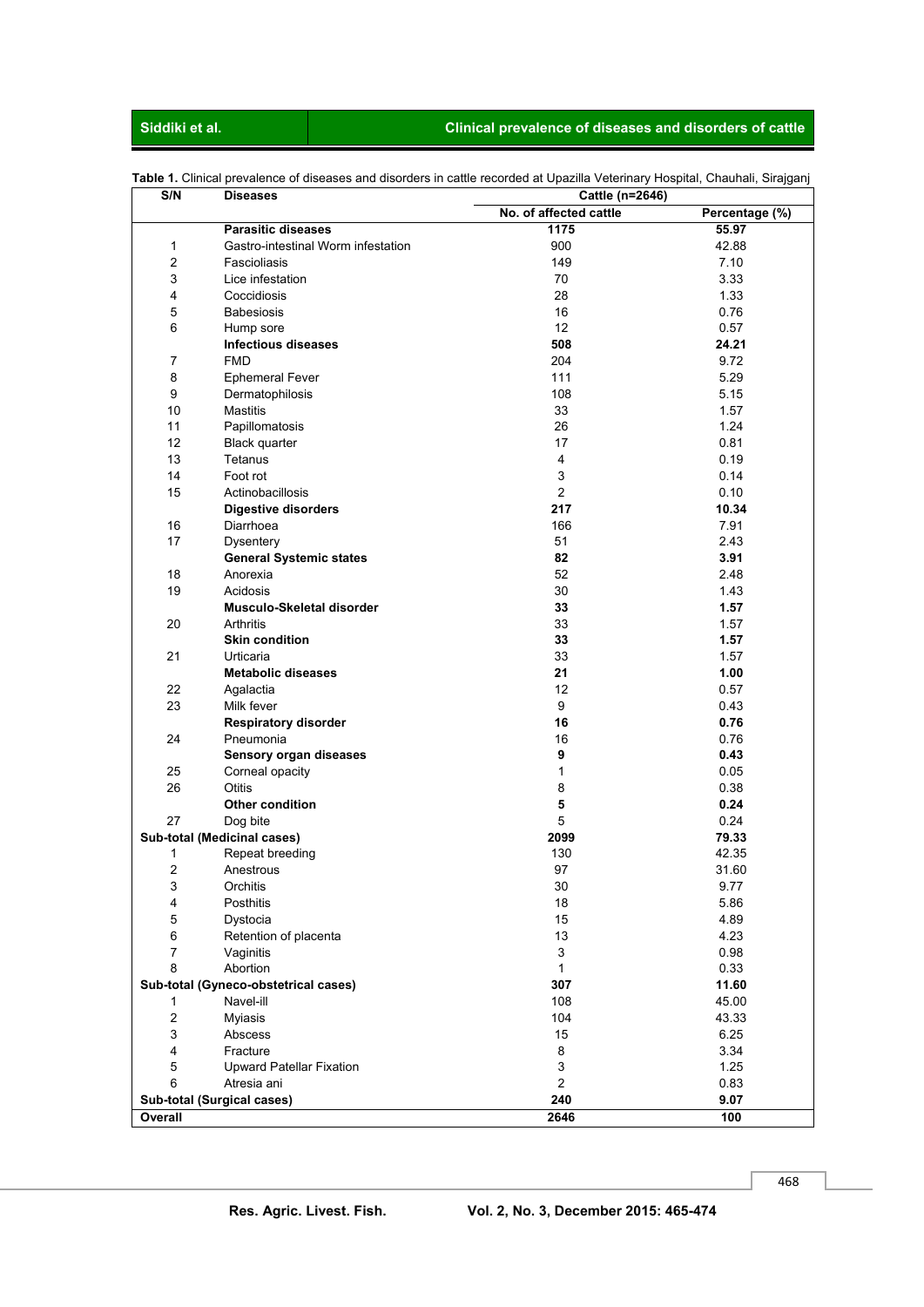# **Siddiki et al. Clinical prevalence of diseases and disorders of cattle**

| Table 2. Season-wise Clinical prevalence of diseases and disorders in cattle recorded at Upazilla Veterinary Hospital, |  |  |  |  |  |  |  |
|------------------------------------------------------------------------------------------------------------------------|--|--|--|--|--|--|--|
| Chauhali, Sirajganj                                                                                                    |  |  |  |  |  |  |  |

| S/N                     | <b>Diseases</b>                      | No. of affected cattle (%), Cattle (n=2646) |            |                         |              |  |  |  |  |  |
|-------------------------|--------------------------------------|---------------------------------------------|------------|-------------------------|--------------|--|--|--|--|--|
|                         |                                      | Summer                                      | Rainy      | Winter                  | <b>Total</b> |  |  |  |  |  |
|                         | <b>Parasitic diseases</b>            | 429(36.51)                                  | 208(17.70) | $\overline{538(45.79)}$ | 1175(55.97)  |  |  |  |  |  |
| 1                       | Gastro-intestinal Worm infestation   | 356(39.56)                                  | 152(16.89) | 392(43.56)              | 900(42.88)   |  |  |  |  |  |
| $\overline{2}$          | Fascioliasis                         | 27(18.12)                                   | 0          | 122(81.88)              | 149(7.10)    |  |  |  |  |  |
| 3                       | Lice infestation                     | 28(40)                                      | 35(50)     | 7(10)                   | 70(3.33)     |  |  |  |  |  |
| 4                       | Coccidiosis                          | 9(32.14)                                    | 10(35.71)  | 9(32.14)                | 28(1.33)     |  |  |  |  |  |
| $\mathbf 5$             | <b>Babesiosis</b>                    | 7(43.75)                                    | 5(31.25)   | 4(25)                   | 16(0.76)     |  |  |  |  |  |
| 6                       | Hump sore                            | 2(16.67)                                    | 6(50)      | 4(33.33)                | 12(0.57)     |  |  |  |  |  |
|                         | <b>Infectious diseases</b>           | 265(52.17)                                  | 177(34.84) | 66(12.99)               | 508(24.21)   |  |  |  |  |  |
| 7                       | <b>FMD</b>                           | 119(58.33)                                  | 56(27.45)  | 29(14.22)               | 204(9.72)    |  |  |  |  |  |
| 8                       | <b>Ephemeral Fever</b>               | 43(38.74)                                   | 68(61.26)  | 0                       | 111(5.29)    |  |  |  |  |  |
| 9                       | Dermatophilosis                      | 78(72.22)                                   | 14(12.96)  | 16(14.81)               | 108(5.15)    |  |  |  |  |  |
| 10                      | <b>Mastitis</b>                      | 10(30.30)                                   | 13(39.39)  | 10(30.30)               | 33(1.57)     |  |  |  |  |  |
| 11                      | Papillomatosis                       | 4(15.38)                                    | 15(57.69)  | 7(26.92)                | 26(1.24)     |  |  |  |  |  |
| 12                      | <b>Black quarter</b>                 | 9(52.94)                                    | 8(47.06)   | 0                       | 17(0.81)     |  |  |  |  |  |
| 13                      | Tetanus                              | 0                                           | 3(75)      | 1(25)                   | 4(0.19)      |  |  |  |  |  |
| 14                      | Foot rot                             | 0                                           | 0          | 3(100)                  | 3(0.14)      |  |  |  |  |  |
| 15                      | Actinobacillosis                     | 2(100)                                      | 0          | 0                       | 2(0.10)      |  |  |  |  |  |
|                         | <b>Digestive disorders</b>           | 104(47.93)                                  | 63(29.03)  | 50(23.04)               | 217(10.34)   |  |  |  |  |  |
| 16                      | Diarrhoea                            | 87(52.41)                                   | 49(29.52)  | 30(18.07)               | 166(7.91)    |  |  |  |  |  |
| 17                      | Dysentery                            | 17(33.33)                                   | 14(27.45)  | 20(39.22)               | 51(2.43)     |  |  |  |  |  |
|                         | <b>General Systemic states</b>       | 29(35.37)                                   | 34(41.46)  | 19(23.17)               | 82(3.91)     |  |  |  |  |  |
| 18                      | Anorexia                             | 24(46.15)                                   | 16(30.77)  | 12(23.08)               | 52(2.48)     |  |  |  |  |  |
| 19                      | Acidosis                             | 5(16.67)                                    | 18(60)     | 7(23.33)                | 30(1.43)     |  |  |  |  |  |
|                         | Musculo-Skeletal disorder            | 9(27.27)                                    | 19(57.58)  | 5(15.15)                | 33(1.57)     |  |  |  |  |  |
| 20                      | Arthritis                            | 9(27.27)                                    | 19(57.58)  | 5(15.15)                | 33(1.57)     |  |  |  |  |  |
|                         | <b>Skin condition</b>                | 3(9.09)                                     | 17(51.52)  | 13(39.39)               | 33(1.57)     |  |  |  |  |  |
| 21                      | Urticaria                            | 3(9.09)                                     | 17(51.52)  | 13(39.39)               | 33(1.57)     |  |  |  |  |  |
|                         | <b>Metabolic diseases</b>            | 8(38.10)                                    | 7(33.33)   | 6(28.57)                | 21(1)        |  |  |  |  |  |
| 22                      | Agalactia                            | 5(41.67)                                    | 5(41.67)   | 2(16.67)                | 12(0.57)     |  |  |  |  |  |
| 23                      | Milk fever                           | 3(33.33)                                    | 2(22.22)   | 4(44.44)                | 9(0.43)      |  |  |  |  |  |
|                         | <b>Respiratory disorder</b>          | 5(31.25)                                    | 3(18.75)   | 8(50)                   | 16(0.76)     |  |  |  |  |  |
| 24                      | Pneumonia                            | 5(31.25)                                    | 3(18.75)   | 8(50)                   | 16(0.76)     |  |  |  |  |  |
|                         | Sensory organ diseases               | 2(22.22)                                    | 3(33.33)   | 4(44.44)                | 9(0.43)      |  |  |  |  |  |
| 25                      | Corneal opacity                      | 0                                           | 1(100)     | 0                       | 1(0.05)      |  |  |  |  |  |
| 26                      | <b>Otitis</b>                        | 2(25)                                       | 2(25)      | 4(50)                   | 8(0.38)      |  |  |  |  |  |
|                         | Other condition                      | 2(40)                                       | 0          | 3(60)                   | 5(0.24)      |  |  |  |  |  |
| 27                      | Dog bite                             | 2(40)                                       | 0          | 3(60)                   | 5(0.24)      |  |  |  |  |  |
|                         | Sub-total (Medicinal cases)          | 856(40.78)                                  | 531(25.30) | 712(33.92)              | 2099(79.33)  |  |  |  |  |  |
| 1                       | Repeat breeding                      | 41(31.54)                                   | 18(13.85)  | 71(54.61)               | 130(42.35)   |  |  |  |  |  |
| 2                       | Anestrous                            | 41(42.27)                                   | 28(28.87)  | 28(28.86)               | 97(31.60)    |  |  |  |  |  |
| 3                       | Orchitis                             | 7(23.33)                                    | 16(53.33)  | 7(23.33)                | 30(9.77)     |  |  |  |  |  |
| 4                       | Posthitis                            | 9(50)                                       | 5(27.78)   | 4(22.22)                | 18(5.86)     |  |  |  |  |  |
| 5                       | Dystocia                             | 5(33.33)                                    | 6(40)      | 4(26.67)                | 15(4.89)     |  |  |  |  |  |
| 6                       | Retention of placenta                | 2(15.38)                                    | 5(38.46)   | 6(46.15)                | 13(4.23)     |  |  |  |  |  |
| $\overline{7}$          | Vaginitis                            | 0                                           | 1(33.33)   | 2(66.67)                | 3(0.98)      |  |  |  |  |  |
| 8                       | Abortion                             | 0                                           | 1(100)     | 0                       | 1(0.33)      |  |  |  |  |  |
|                         | Sub-total (Gyneco-obstetrical cases) | 105(34.20)                                  | 80(26.06)  | 122(39.74)              | 307(11.60)   |  |  |  |  |  |
| 1                       | Navel-ill                            | 27(25)                                      | 46(42.59)  | 35(32.41)               | 108(45)      |  |  |  |  |  |
| $\overline{\mathbf{c}}$ | <b>Myiasis</b>                       | 47(45.19)                                   | 12(11.54)  | 45(43.27)               | 104(43.33)   |  |  |  |  |  |
| 3                       | Abscess                              | 3(20)                                       | 12(80)     | 0                       | 15(6.25)     |  |  |  |  |  |
| 4                       | Fracture                             | 3(37.50)                                    | 2(25)      | 3(37.50)                | 8(3.34)      |  |  |  |  |  |
| 5                       | <b>Upward Patellar Fixation</b>      | 0                                           | 2(66.67)   | 1(33.33)                | 3(1.25)      |  |  |  |  |  |
| 6                       | Atresia ani                          | 1(50)                                       | 0          | 1(50)                   | 2(0.83)      |  |  |  |  |  |
|                         | Sub-total (Surgical cases)           | 81(33.75)                                   | 74(30.83)  | 85(35.42)               | 240(9.07)    |  |  |  |  |  |
| Overall                 |                                      | 1042(39.38)                                 | 685(25.89) | 919(34.73)              | 2646(100)    |  |  |  |  |  |

469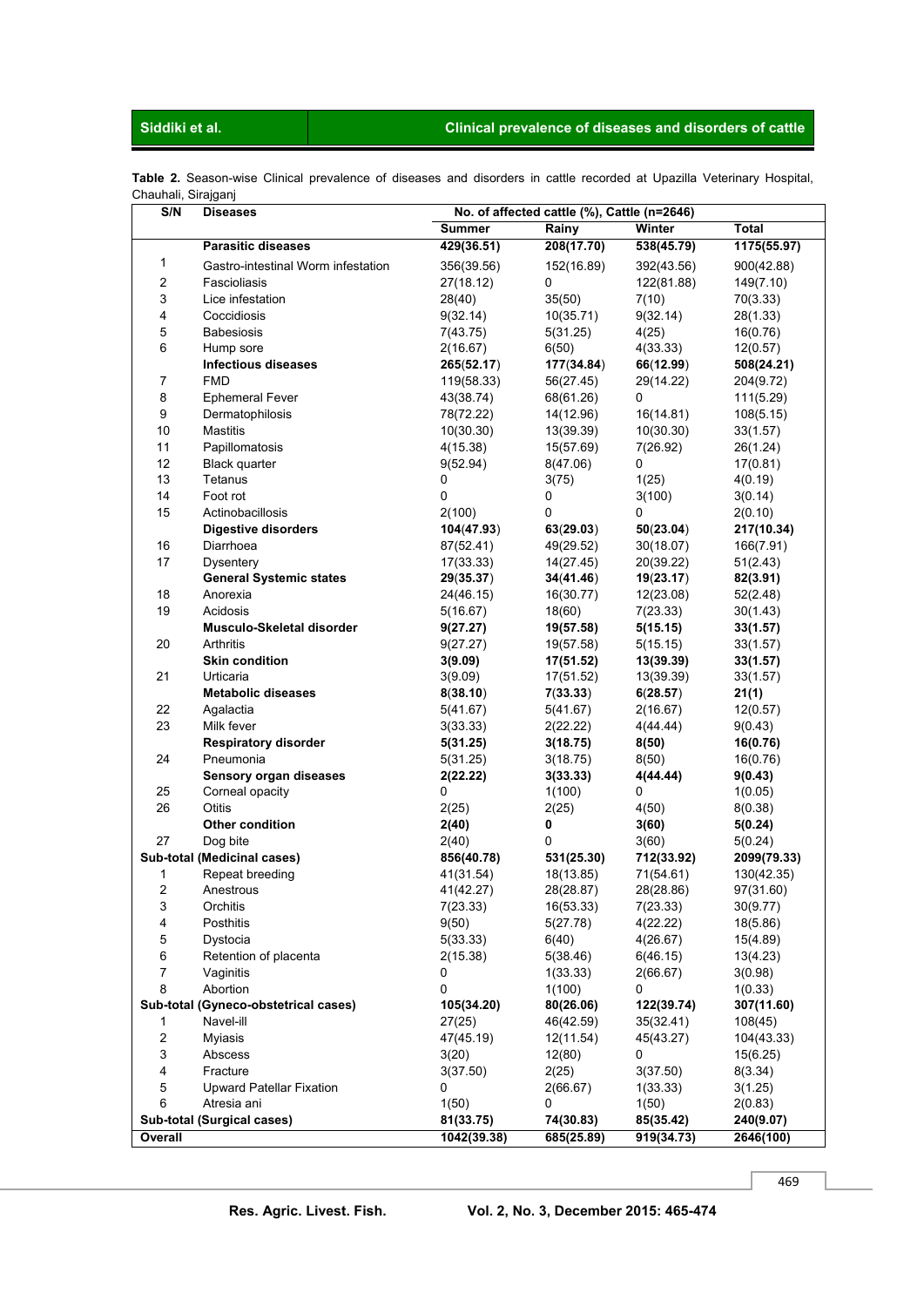#### **Musculo-skeletal disorders**

 About 1.57% cattle were suffering from arthritis (Table 1). However, Sarker et al. (2013) reported 2.53% cases of arthritis in cattle. The highest number of arthritis in cattle was during rainy season (Table 2, Figure 1). However, Rahman et al. (2012) recorded the highest percentage of arthritis in cattle during summer season.

#### **Skin conditions**

 Urticaria was recorded in 1.57% cattle (Table 1) and the highest cases were recorded during rainy seasons (Table 2, Figure 1). However, Ali et al. (2011) recorded 0.5% urticaria in cattle and the highest cases of urticaria in summer followed by winter and rainy season.

### **Metabolic diseases**

 Milk fever (0.43%) and agalactia (0.57%) was diagnosed in cattle under this group (Table 1). Ali et al. (2011) reported 0.59% milk fever and 2.09% agalactia. However, Pallab et al*.* (2012) reported 4.24% metabolic diseases. The frequency may be increased due to mineral deficiency or impairment of metabolism. The most of the cases were recorded in summer season (Table 2, Figure 1) which is supported by Rahman et al. (2012).

#### **Respiratory disorders**

 Around 0.76% cases of pneumonia were recorded in this study (Table 1) which is supported by Samad (2001) and Karim et al. (2014) who reported 0.84% and 0.7% pneumonia in cattle, respectively. The highest percentage of pneumonia was recorded during winter season in cattle (Table 2, Figure 1) which is supported by Samad et al. (2002).

#### **The sensory organ diseases**

 The cattle were affected with 0.38% otitis and 0.05% corneal opacity (Table 1). Sarker et al. (2013) reported 0.02% otitis and 0.97% eye disease. However, Samad et al. (2002) reported a high percentage (2.42%) of corneal opacity in cattle. The percentage of eye and ear diseases was the highest during winter season (Table 2, Figure 1). However, Samad et al. (2002) reported the highest percentage of eye diseases during rainy season.

#### **Dog biting**

 Dog bite was recorded in 5 cattle (0.24%). The cases were recorded as 60% in winter season and 40% in summer season (Table 2, Figure 1). Ali et al. (2011) found one case of dog biting only in summer season during a five year study.

#### **Gynaeco-obstetrical cases**

#### **Repeat breeding**

 Repeat breeders are those cows that fail to conceive after three or more regularly spaced services in the absence of detectable abnormalities of the internal genitalia (Samad, 2000). The highest gyneco-obstetrical cases, repeat breeder was recorded in 42.35% cattle (Table 1). Karim et al. (2014) also reported the same result. Public unconsciousness, no service in the remote area, quack treatment etc. are some of the major causes of repeat breeder cattle. The highest number of repeat breeding in cattle was found during winter season (Table 2, Figure 2) which is supported by Rahman et al. (2012).

#### **Anestrous**

 Anestrous was recorded in 31.60% cows (Table 1). Rahman et al. (2012) reported 59.50% anestrus cases in cattle. Vitamin A deficiency, cystic ovaries, atrophied ovaries, other ovarian disease are mainly responsible for anestrous in cattle. The highest number of cases in cattle was recorded during summer seasons (Table 2, Figure 2), However, Rahman et al. (2012) reported the highest in winter season.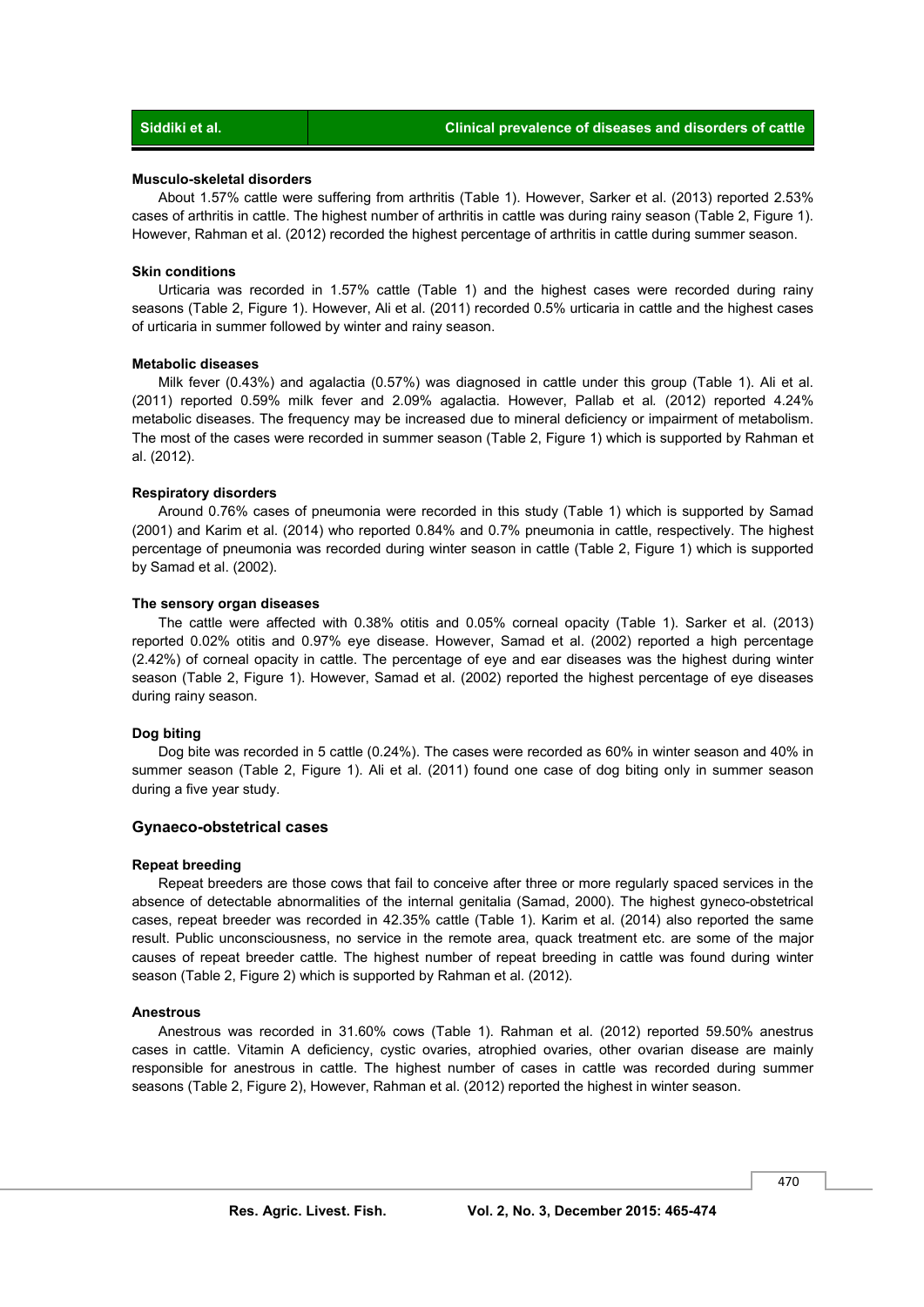





 **Figure 1.** Season-wise distribution of various medicinal cases in cattle



 **Figure 2.** Season-wise distribution of various gyneco-obstetrical and surgical cases in cattle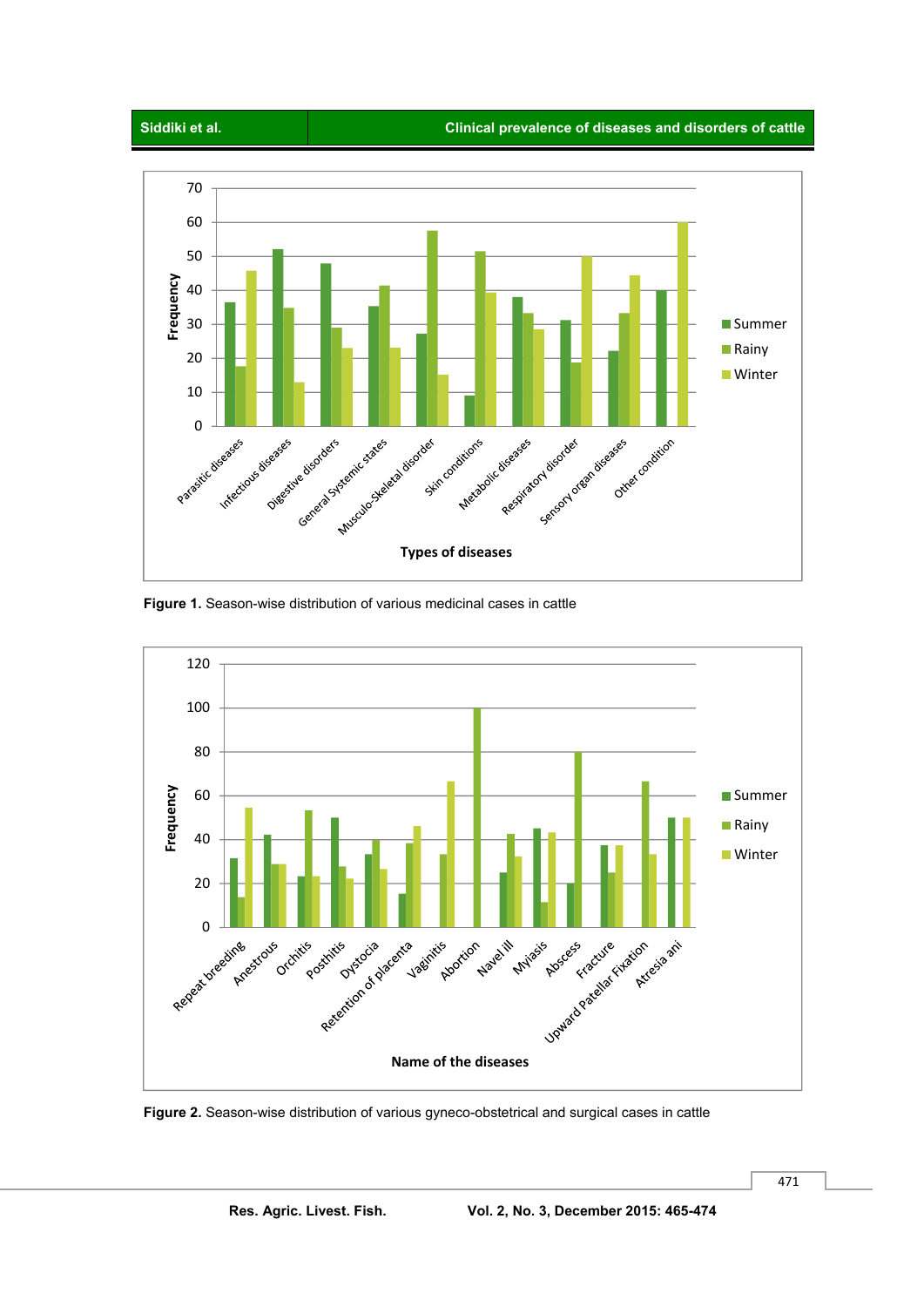### **Orchitis**

 This study recorded 9.77% cases of orchitis in cattle (Table 1). The highest number of orchitis in cattle was during rainy, followed by summer and winter seasons (Table 2, Figure 2). However, the recorded cases in cattle could not be compared due to lack of similar inland reports.

#### **Posthitis**

 Posthitis was recorded in 5.86% cattle (Table 1). However, Rahman et al. (2012) reported the cases 0.70% in cattle. In this study, most of the cattle were bulls so frequency of the disease is higher. The highest number of cases in cattle was recorded during summer, followed by rainy and winter seasons (Table 2, Figure 2). However, Rahman et al. (2012) reported posthitis in all seasons of the year.

#### **Dystocia**

 This study recorded 4.89% cases of dystocia in cows (Table 1). However, Samad (2001) and Ali et al. (2011) reported 0.02% and 1.8% dystocia cases in cows respectively. The highest number of dystocia in cattle was during rainy, followed by summer and winter seasons (Table 2, Figure 2). However, Rahman et al. (2012) recorded dystocia only in summer season.

#### **Retained placenta**

 This disorder was recorded only in 4.23% cows (Table 1). Rahman et al. (2012) reported 8.1% cases of retained placenta in cows. In winter seasons the cases were mostly found (Table 2, Fig. 2). Rahman et al. (2012) recorded the most of the cases of retained placenta in rainy season.

#### **Vaginitis and abortion**

 These disorders were recorded only in 0.98% and 0.33% cows respectively (Table 1). Ali et al. (2011) reported 0.90% abortion in cows. Vaginitis is recorded the highest in winter followed by rainy seasons. The abortion cases were recorded only in summer season in cattle (Table 2, Figure 2).

#### **Surgical cases**

#### **Navel-ill**

 The highest surgical cases, navel-ill were recorded in 45% cattle (Table 1). Sarker et al. (2013) and Sarker et al. (2014) also found navel ill was the highest among the surgical disorders. Unhygienic maternity pen and calving pen, lack of colostrums intake, no antiseptic use on the naval cord, unconsciousness may be responsible for the high frequency of navel-ill. The highest cases were recorded during rainy season (Table 2, Figure 2). However, Rahman et al. (2012) recorded the highest cases during winter season.

#### **Myiasis**

 Myiasis was recorded in 43.33% cattle (Table 1) which is supported by Rahman et al. (2012). However, Nooruddin et al. (1986) and Das and Hashim, (1996) found a low prevalence of 1.07% and 2.20% myiasis in cattle. Unconsciousness of the people is mainly responsible for myiasis because the abscess is not properly treated which produces myiasis. The highest number of cases in cattle was recorded during summer season (Table 2, Figure 2) which is supported by Samad (2001) and Rahman et al. (2012).

#### **Abscess**

 Abscess was recorded in 6.25% cattle (Table 1). This observation supports the report of Sarker et al. (2013). However, Rahman et al. (2012) reported 1.1% cattle affected with abscess. The highest cases were recorded during rainy season and rest in summer season (Table 2, Figure 2). Rahman et al. (2012) recorded abscess only in summer season.

#### **Fracture**

 Fracture was recorded in 3.34% cattle (Table 1). The number of fracture cases in cattle was recorded as same during summer and winter seasons followed by rainy season (Table 2, Figure 2). However, the recorded cases in cattle could not be compared due to lack of similar inland reports.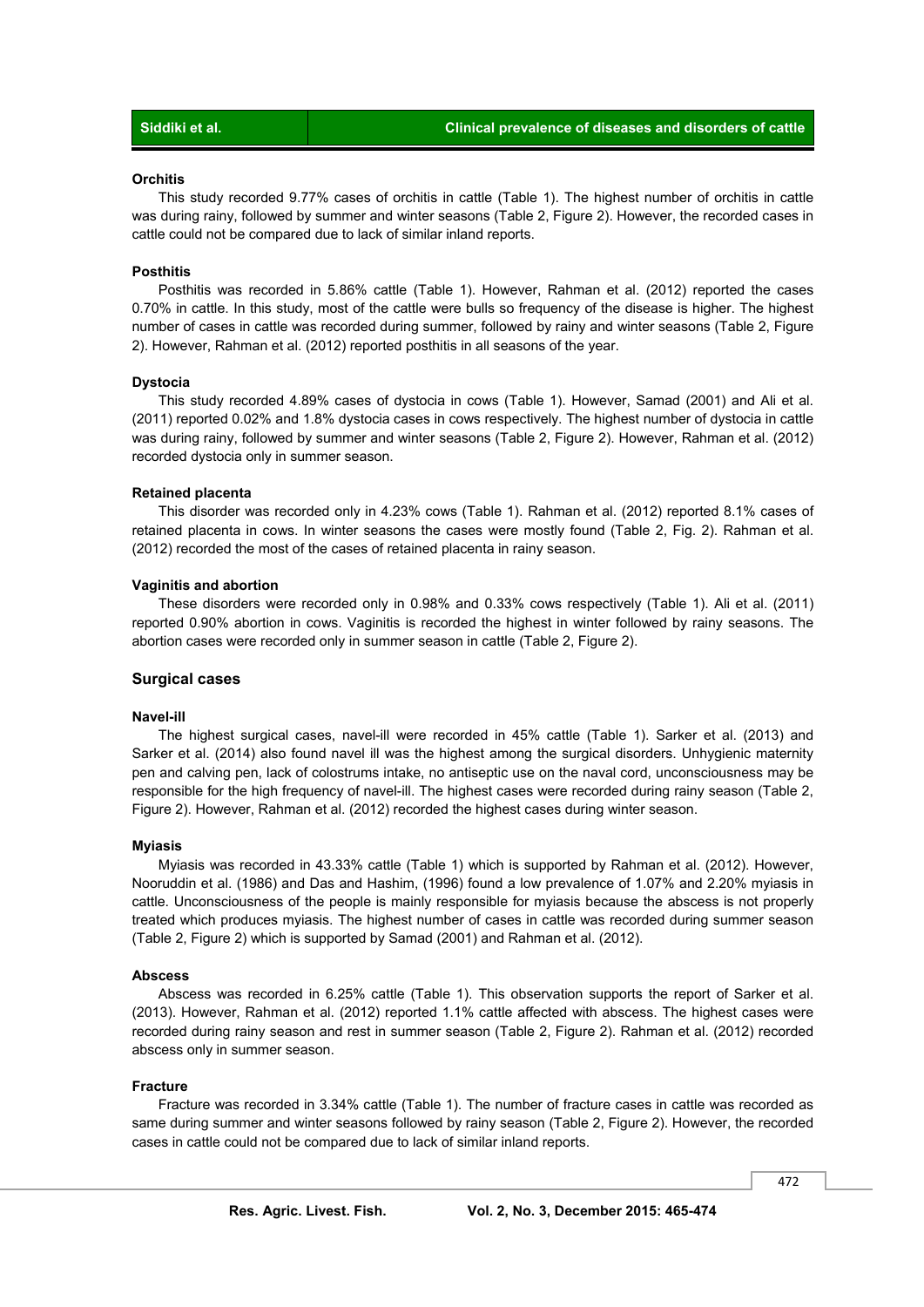#### **Upward Patellar Fixation**

 Upward Patellar Fixation was recorded in 1.25% cattle (Table 1) and the cases were recorded during rainy and winter seasons (Table 2, Figure 2). Rahman et al. (2012) supports the finding who reported 2.2% cattle affected with upward patellar fixation but only in summer season.

#### **Atresia ani**

 This study recorded 0.83% cases of atresia ani in calves (Table 1). The cases were recorded as half in summer and half in winter seasons (Table 2, Figure 2). However, the recorded cases in cattle could not be compared due to lack of similar inland reports.

### **CONCLUSIONS**

 Occurrence of diseases was recorded during clinical examination of sick cattle at Upazila Veterinary Hospital, Chauhali, Sirajganj, Bangladesh. It was observed from the study that the cattle were most susceptible to parasitic infestation. Parasitic infestation causes heavy economic losses in every year. So, regular anthelmintics treatment should be given to control the parasitic diseases. Proper planning and program should be undertaken to prevent and control diseases and disorders of cattle in the study area.

### **AUTHORS' CONTRIBUTIONS**

 MG Morshed and SHMF Siddiki designed the experiments, collected the data from the hospital, MS Parvin and SHMF Siddiki analysed the data. MS Parvin, L Naher and SHMF Siddiki wrote the manuscript. All authors participated in experimental design and read and approved the final manuscript.

### **REFERENCES**

- 1. Ali MH, MKJ Bhuiyan and MM Alam, 2011. Retrospective epidemiologic study of diseases in ruminants in Khagrachari hill tract district of Bangladesh. Bangladesh Journal of Veterinary Medicine, 9: 145-153.
- 2. Das BC and MA Hashim, 1996. Studies on surgical affections in calves. Bangladesh Veterinary Journal, 30: 53-57.
- 3. Debnath NC, BK Sil, SA Selim, MAM Prodhan and MMR Howlader, 1990. A retrospective study of calf mortality and morbidity on smallholder traditional farms in Bangladesh. Preventive Veterinary Medicine, 9: 1-7.
- 4. Anon., 2014. http://en. banglapedia. org/ index. php? title= Cattle.
- 5. Hoque MS and MA Samad, 1996. Prevalence of clinical diseases in dairy cross-bred cows and calves in the urban areas in Dhaka. Bangladesh Veterinary Journal, 30: 118-129.
- 6. Hossain MA, M Shaidullah and MA Ali, 1986. A report on surgical diseases and reproductive disorders recorded at the Veterinary Hospital of Bangladesh Agricultural University, Mymensingh. Bangladesh Veterinary Journal, 20: 1-5.
- 7. Kabir MH, MA Reza, KMA Razi, MM Parvez, MAS Bag and SU Mahfuz, 2010. A report on clinical prevalence of diseases and disorders in cattle and goat at the Upazilla Veterinary Hospital, Ulipur, Kurigram. International Journal of Biological Research, 2: 17-23.
- 8. Karim MR, MS Parvin, MZ Hossain, MT Islam and MT Hussan, 2014. A report on clinical prevalence of diseases and disorders in cattle and goats at the Upazilla Veterinary Hospital, Mohammadpur, Magura. Bangladesh Journal of Veterinary Medicine, 12: 47-53.
- 9. Nooruddin M and AS Dey, 1990. Further study on the prevalence of skin diseases in domestic ruminants of Bangladesh. Bangladesh Veterinarian, 7: 75-81.
- 10. Nooruddin M, AJ Sarker, MA Baki, MR Ali, AS Dey and MF Hoque, 1986. Prevalence of diseases of external organs of cattle. Bangladesh Veterinary Journal, 20: 11-16.
- 11. Pallab MS, SM Ullah, MM Uddin and OF Miazi, 2012. A cross sectional study of several diseases in cattle at Chandanaish Upazilla of Chittagong district. Scientific Journal of Veterinary Advances, 1: 28- 32.